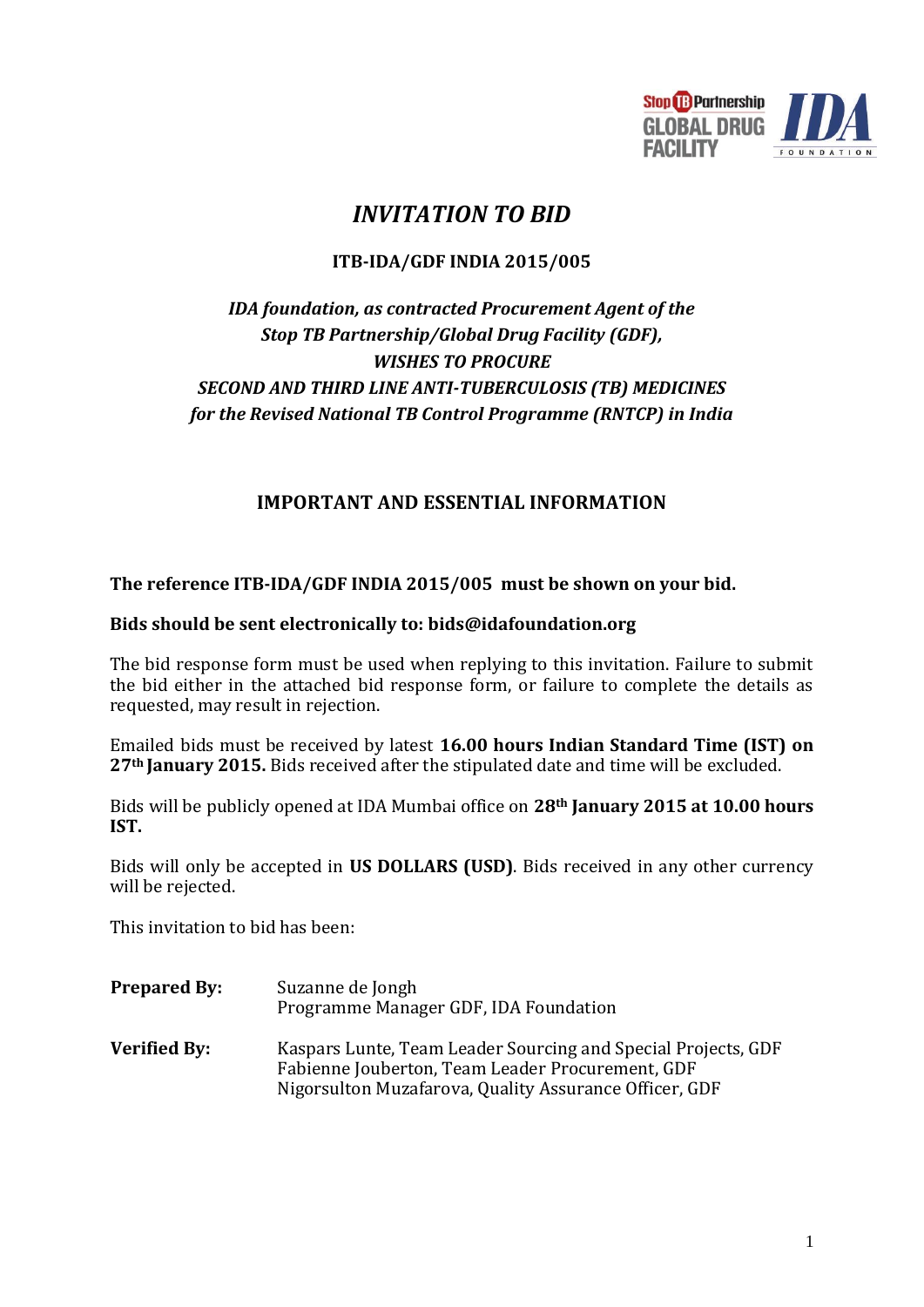

| <b>CONTENTS</b> |  |
|-----------------|--|
|                 |  |
|                 |  |
|                 |  |
|                 |  |
|                 |  |
|                 |  |
|                 |  |
|                 |  |
|                 |  |
|                 |  |
|                 |  |
|                 |  |
|                 |  |
|                 |  |
|                 |  |
|                 |  |
|                 |  |
|                 |  |
|                 |  |
|                 |  |
|                 |  |
|                 |  |
|                 |  |
|                 |  |

# **ANNEXES**

Annex A: Bid response form (Excel spread sheet)<br>Annex B: List consignees for India programme Annex C: List of quantities required for India programme<br>Annex D: Contractual Provisions for Purchase Order Annex Annex E: IDA Terms and Conditions Annex F: IDA Code of Conduct Annex G: Technical Specifications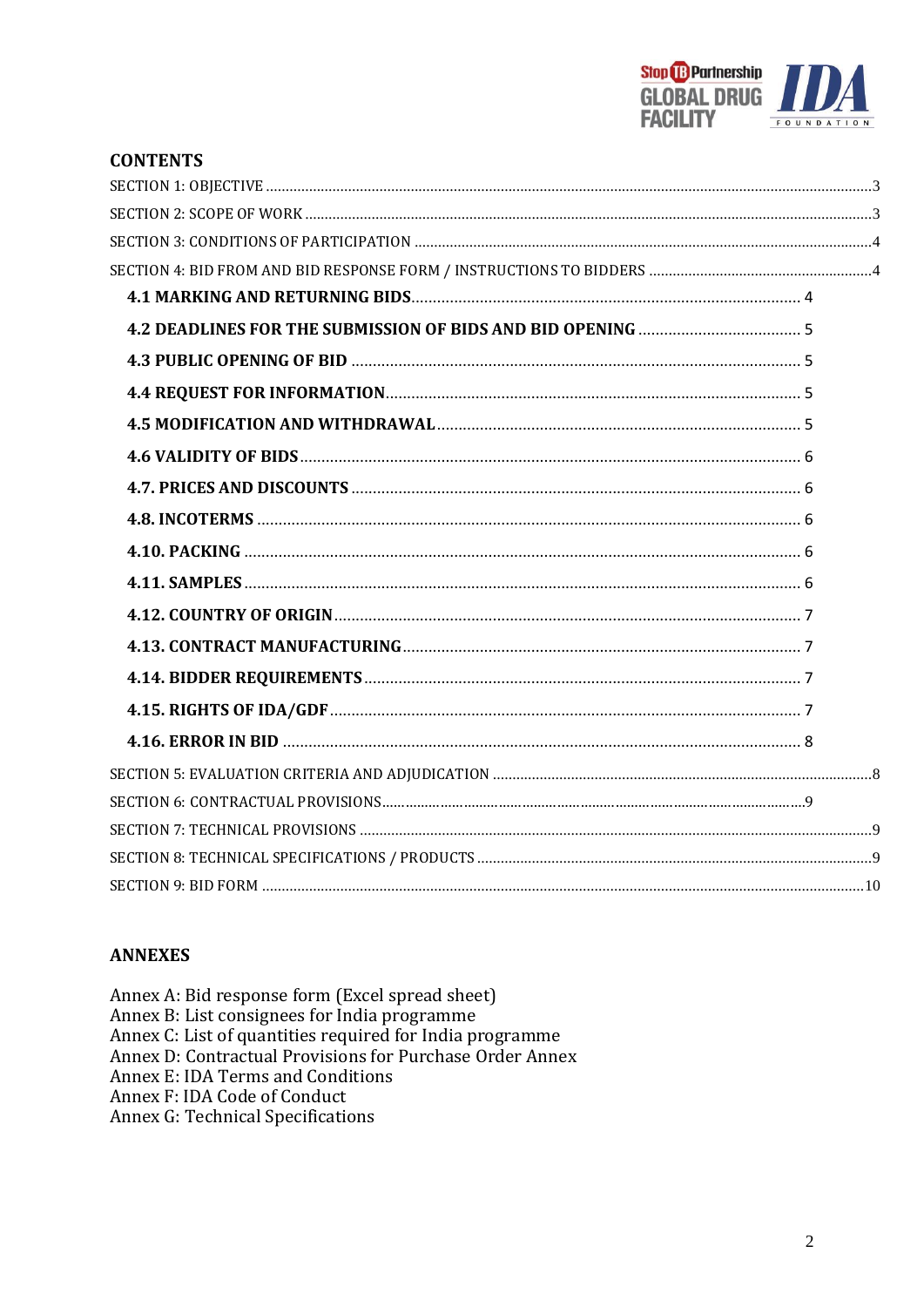

#### <span id="page-2-0"></span>**SECTION 1: OBJECTIVE**

The purpose of this ITB is to select a panel of suppliers who will supply first tranche of 2015 medicines requirements (further in text: medicines), as requested by the Revised National TB Control Programme (RNTCP) in India under The Global Fund funding. It is estimated that 50% of MDR quantities and 100% of XDR quantum will constitute 1st delivery which is planned in April/May 2015 and the balance in August 2015.

## <span id="page-2-1"></span>**SECTION 2: SCOPE OF WORK**

#### **2.1 The GDF strategy**

The Global Drug Facility (GDF) aims to ensure timely access to quality assured, affordable TB drugs and diagnostics and contribute to the development of sustainable TB drug management capacity for countries in need. In developing its strategy, the GDF has determined the following key principles:

- Saving lives by ensuring an uninterrupted supply of quality-assured, affordable anti-TB drugs and diagnostics to population in need

- Contributing to TB commodities market shaping by linking strategic interventions on the demand and supply sides with stakeholders/partners, focusing on market analysis, supply security, suppliers engagement, affordable and sustainable prices, innovation and new products introduction/uptake by countries

- Maximizing impact and value for money by enhancing efficiency/effectiveness of operations focusing on quality of services and clients/partners feedback

#### **2.2 Technical Specifications/ Product list**

To translate the strategic principles into an executable strategy, the following criteria have been defined:

2.2.1. The medicines selected are the ones indicated in **Annex C and Annex G.**

2.2.2. The total demand for the products will be allocated to a limited number of suppliers, whose selection will be based on the outcomes of this ITB.

#### **2.3 Products volume**

2.3.1 Actual quantities to be ordered in 2015 can vary due to RNTCP demand fluctuations. IDA/GDF is not in the position to make any guarantees in this regard.

#### **2.4 Contract management**

2.4.1 Purchase Orders under this ITB will be concluded with bidders of compliant products offering a combination of price, production lead time, shelf life, and total number of API sources and (WHO PQed) API sources. The goods must be commercially, technically and quality acceptable, and the bid in compliance with this ITB. Bidders are requested to quote unit prices in accordance with the following delivery terms (INCOTERMS 2010): EXW (Ex-Works) and DAP (Delivered at Place).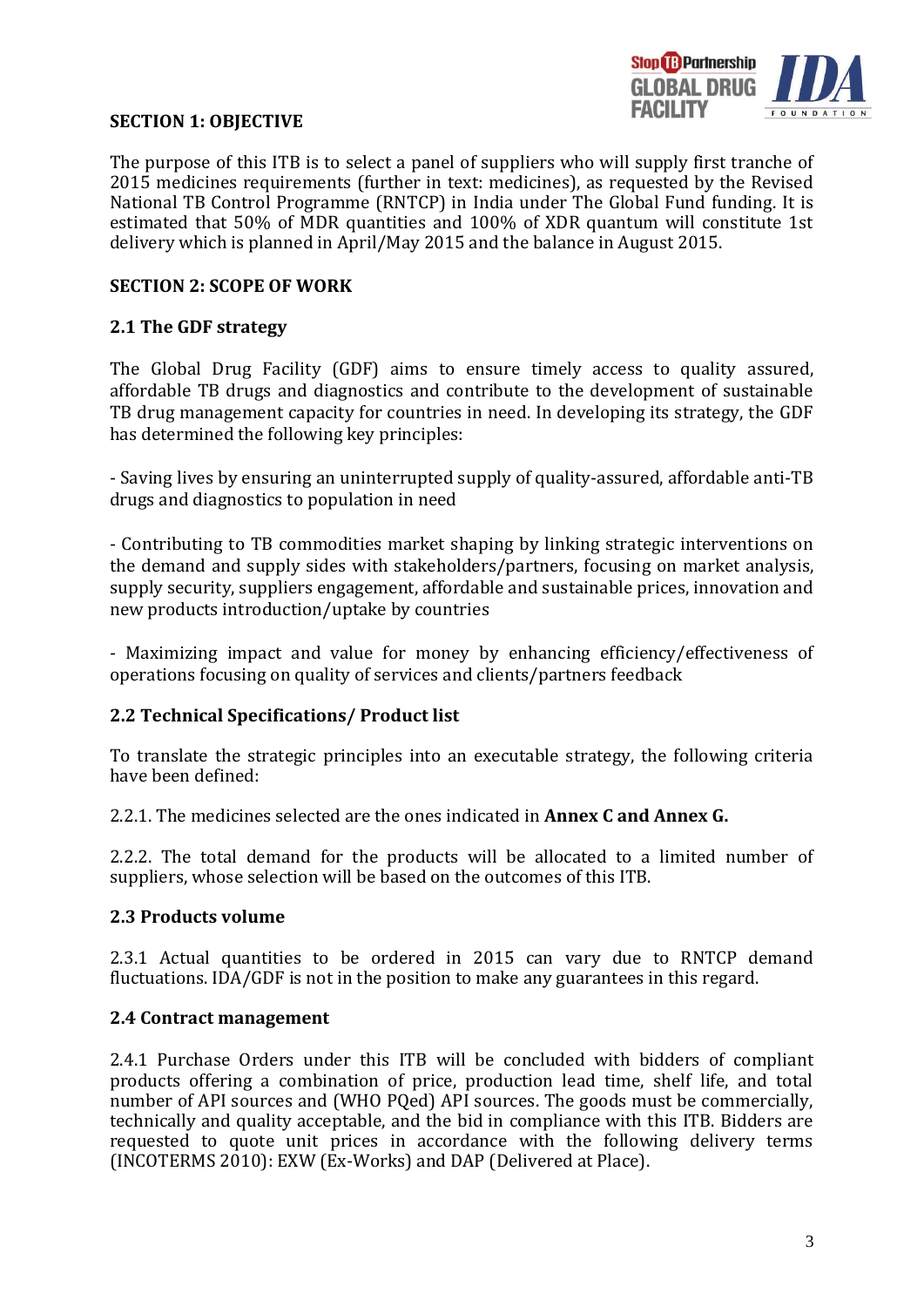The bids will be evaluated on the basis of DAP but for information purposes EXW prices are also required, to allow basic unit costs comparison with the general ITB for the year 2015

2.4.2 This IDA/GDF ITB for India will complement the forthcoming general ITB for all markets for the year 2015 (Rest of the World (ROW) ITB).

Therefore, the Ex-Works prices in USD that a supplier will bid in this IDA/GDF ITB per basic unit (tablet, ampoule, vial or capsule) will also be valid for the forthcoming ITB for ROW, unless lower Ex-Works prices for equivalent products will be offered for the ROW ITB.

2.4.3 Performance monitoring

IDA will be measuring awarded bidders, focusing on production lead time as stated in the bid. In addition, quality compliance (e.g. on-time providing of documents, compliance to QC and PSI requirements) will be monitored and measured. Outcomes of these performance measurements will be used for future ITBs and for discussion on improvement of performance.

## <span id="page-3-0"></span>**SECTION 3: CONDITIONS OF PARTICIPATION**

3.1 This Invitation to Bid is open to bidders whose products have been deemed eligible for inclusion in the tender in compliance with the GDF's Quality Assurance policy and procedures [\(http://www.stoptb.org/gdf/drugsupply/quality\\_sourcing\\_process.asp\)](http://www.stoptb.org/gdf/drugsupply/quality_sourcing_process.asp).

A bid submitted for a product for which the bidder has not received regulatory approval status in accordance with the GDF Quality Assurance policy and procedures shall not be considered in the ITB evaluation.

3.2 However, bidders whose products shall be prospectively compliant in the near future may be conditionally invited to bid for the product(s) in question at the discretion of IDA/GDF.

3.3 Where items offered are not exactly in compliance with specifications indicated by GDF, or wherever alternatives are offered, the Bidder shall re-state in the Bid full specifications offered and how these differ from the specifications requested by GDF. IDA/GDF reserves the right to reject any bid that does not conform to the technical specifications.

3.4 Quality assurance status 'ERP Category 3' means that the product does not meet all quality requirements and it is only recommended if the risk of not treating the disease is higher than the quality risk. Awards are therefore made only in exceptional circumstances for 'ERP Category 3' products. All ERP products can only be sourced after obtainment of no-objection certificate from The Global Fund.

## <span id="page-3-1"></span>**SECTION 4: BID FROM AND BID RESPONSE FORM / INSTRUCTIONS TO BIDDERS**

## <span id="page-3-2"></span>**4.1 MARKING AND RETURNING BIDS**

4.1.1 Bids must be submitted by email to bids@idafoundation.org addressed to the Bid Opening Team and stating the reference ITB-IDA/GDF INDIA 2015/005.

4.1.2 Bids received without the Bid reference number or to any other address than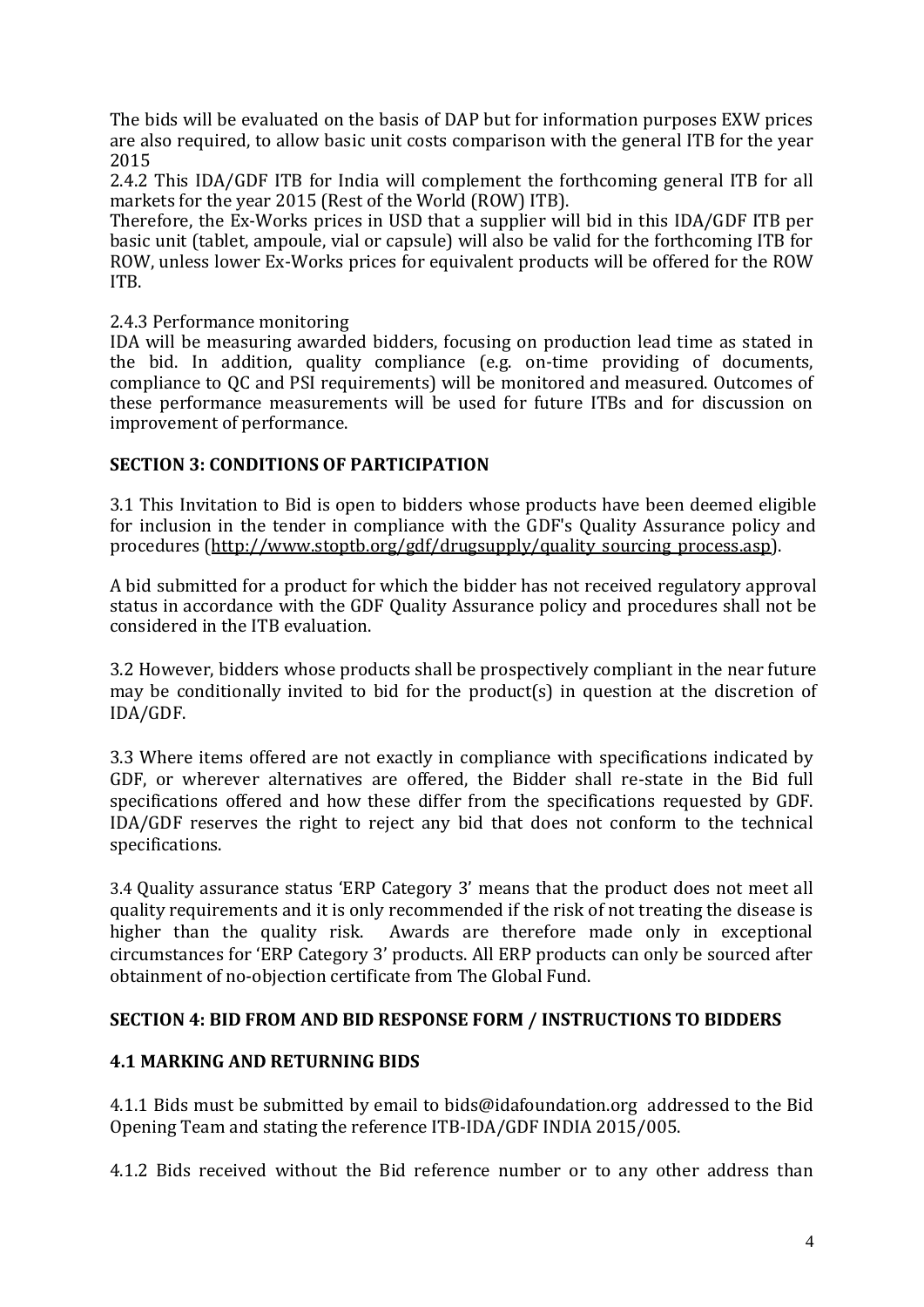bids@idafoundation.org will be rejected.

4.1.3 BID FORM (SECTION 9) and BID RESPONSE FORM (ANNEX A) must be completed, signed and returned to IDA.

BID RESPONSE FORM (ANNEX A) must preferably be provided in both high resolution easily readable PDF and EXCEL electronic format.

4.1.4. Bid must be made in accordance with the instructions contained in this Invitation to Bid.

# <span id="page-4-0"></span>**4.2 DEADLINES FOR THE SUBMISSION OF BIDS AND BID OPENING**

4.2.1 Bids must be submitted by email to **bids@idafoundation.org by 16.00 hours Indian Standard Time (IST) on 27th January 2015.** Bids received after this deadline will be rejected.

4.2.2 The Bid Opening Team will open Bids publicly on **28th January 2015 at 10.00 hours** India time in IDA Mumbai office.

4.2.3 IDA will accept no responsibility for the premature opening of a Bid which is not properly addressed or marked.

# <span id="page-4-1"></span>**4.3 PUBLIC OPENING OF BID**

Bidders, or their authorized representatives, may attend the public opening of the Bid at the time, date and location specified. No more than two physical representatives per bidder shall be allowed. Bidders should note that the Bid Opening is the only time and place where information related to pricing from competitors is available.

# <span id="page-4-2"></span>**4.4 REQUEST FOR INFORMATION**

4.4.1 Any request for information should be forwarded to Ms Suzanne De Jongh at sdejongh@idafoundation.org, Kaspars Lunte at kasparsL[@stoptb.org,](mailto:stoptb.org) Fabienne Jouberton at [fabiennej@stoptb.org](mailto:fabiennej@stoptb.org) and Nigorsulton Muzafarova at nigorsultonM@stoptb.org , latest by close of business 16th January 2015.

4.4.2 Responses to requests for information will be sent to all bidders within three working days from after closing date of the request for information.

# <span id="page-4-3"></span>**4.5 MODIFICATION AND WITHDRAWAL**

4.5.1 All changes to a Bid must be received by email to bids@idafoundation.org prior to the closing time and date. It must be clearly indicated that it is a modification and supersedes the earlier Bid, or state the changes from the original Bid.

4.5.2 Bids may be withdrawn on written request received from Bidders prior to the bid submission deadline. Negligence on the part of the Bidder confers no right for the withdrawal of the Bid.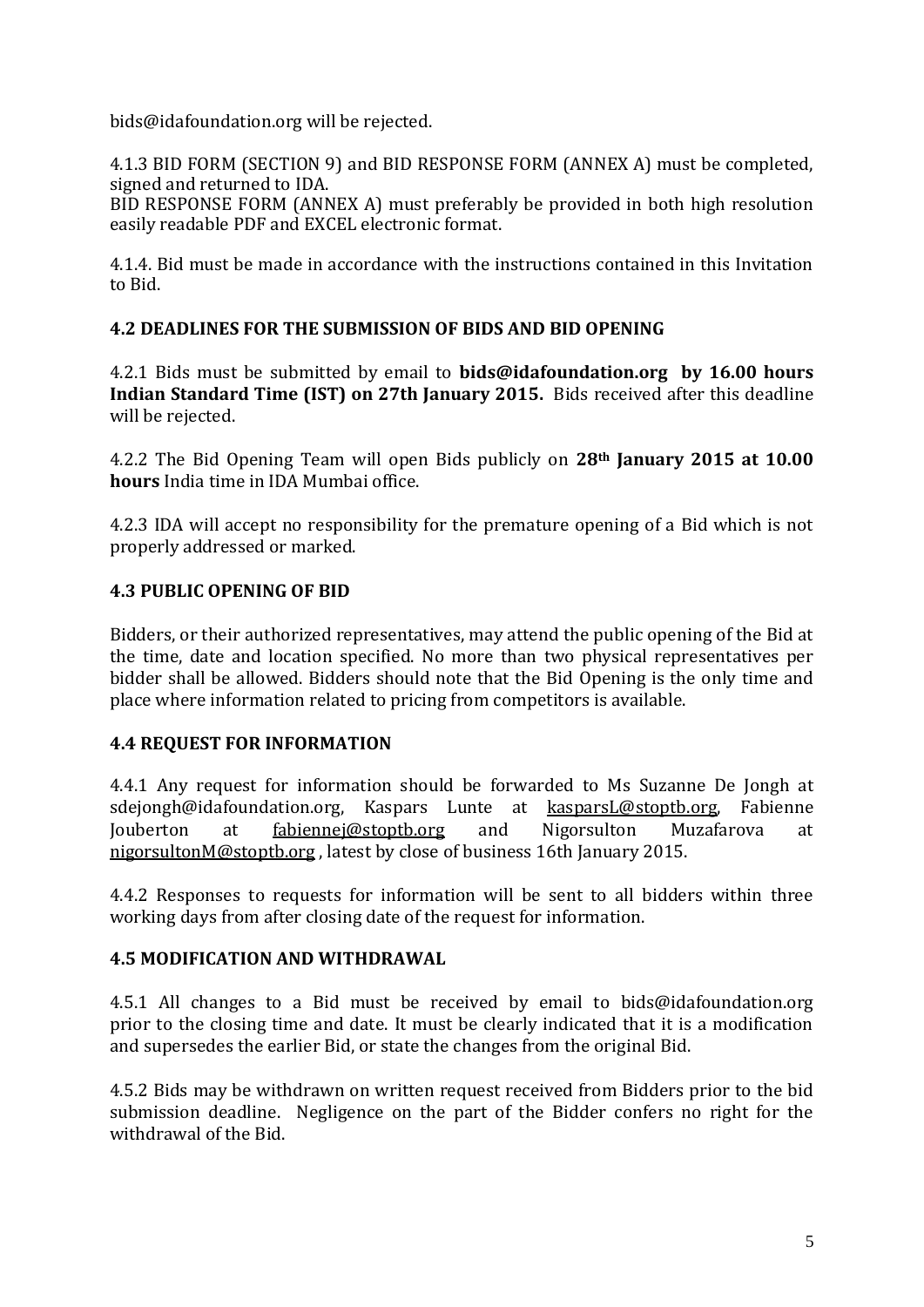# <span id="page-5-0"></span>**4.6 VALIDITY OF BIDS**

Bids should be valid for a period of not less than 60 days after bid submission date.

# <span id="page-5-1"></span>**4.7. PRICES AND DISCOUNTS**

Bidders are requested to:

4.7.1 Provide unit prices in US Dollars only, which will remain firm. Failure to quote in US Dollars will lead to invalidation of the bid. Bids will be evaluated in US Dollars only.

4.7.2. Advise as to additional discounts applicable for high-volume purchases.

4.7.3 Any discounts for any reason other than those mentioned on the Bid Response Form must be stated on the Bid (Annex A).

## <span id="page-5-2"></span>**4.8. INCOTERMS**

4.8.1 Bidders are requested to quote unit prices in accordance with the following delivery terms (INCOTERMS 2010):

**EXW (Ex-Works)** and **DAP (Delivered at Place).** The bids will be evaluated on the basis of **DAP** but for information purposes EXW prices are also required, to allow basic unit costs comparison with the general ITB for the year 2015

4.8.2 Failure to quote in accordance with the requested INCOTERMS will lead to exclusion of the bid.

## **4.9. GROSS WEIGHT AND VOLUME**

Bidders are required to state the estimated gross weight and volume of the items offered in accordance with the Bid Response Form (Annex A).

## <span id="page-5-3"></span>**4.10. PACKING**

4.10.1. The bidder shall ensure that the cost of packing is included in the price offered for the item(s).

4.10.2 GDF will directly or through IDA submit pdf samples of the latest standard packaging requirements including GDF logo file to all suppliers, upon request.

## <span id="page-5-4"></span>**4.11. SAMPLES**

4.11.1 IDA/GDF reserves the right to request the bidder for free, non-returnable samples of medicines under this ITB. The samples shall be labelled and printed according to the latest standard specimen, for approval by GDF. IDA will facilitate coordination prior to placement of any order.

4.11.2 Failure to provide, in a timely manner, samples or documentation requested by the IDA/GDF shall be sufficient ground to reject a bid.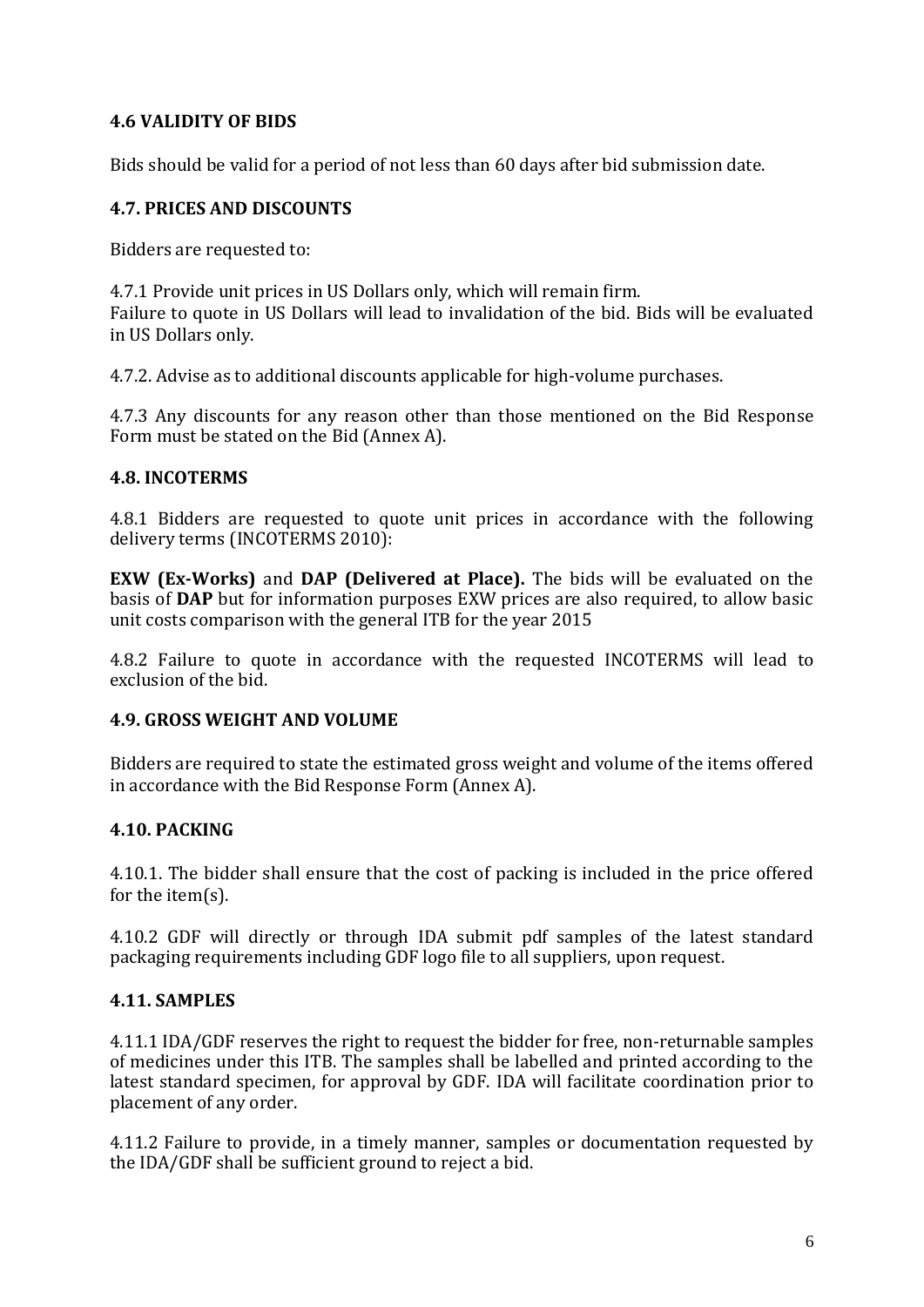4.11.3 GDF directly or through IDA and upon request will submit technical specifications or its changes, as received from RNTCP on the packaging and marking.

# <span id="page-6-0"></span>**4.12. COUNTRY OF ORIGIN**

Goods produced in countries other than that of the Bidder must be indicated, stating clearly the country of origin. Bidders may be required to submit a Certificate of Origin of Goods issued by the Chamber of Commerce or other equivalent authority.

# <span id="page-6-1"></span>**4.13. CONTRACT MANUFACTURING**

Bidders MUST identify in their bid any finished products which may be offered by themselves, but originate from another supplier and/or country.

# <span id="page-6-2"></span>**4.14. BIDDER REQUIREMENTS**

4.14.1 The successful bidder warrants that:

- a) It has the personnel, experience, qualifications, facilities, financial resources and all other skills and resources to perform its obligations under any resulting LTA or Purchase Order;
- b) The items offered shall be new and factory packed, and free from defects in workmanship and materials;
- c) The items offered shall be contained or packaged in a manner adequate to protect the ensure integrity of the product;
- d) It has not and shall not enter into any agreement or arrangement that restrains or restricts the IDA/GDF or the ultimate recipient's rights to use, sell, dispose of or otherwise deal with any item that may be acquired under any resulting LTA or Purchase Order;
- e) The bidder and any of its affiliates shall minimize greenhouse emissions in their activities to the extent possible;
- f) The RNTCP will provide the Customs Duty Exemption Certificate/Excise Duty Exemption Certificate to the contractor for the products along with the Purchase Order. The contractor shall specifically indicate in this regard the exact details of such exemptions that are needed for the finished Pharmaceutical Products and/or for the API that might be needed for manufacture of such finished Pharmaceutical Products proposed to be covered under such purchase orders. The vendors are advised to specifically indicate the details of such certificates needed while responding to the Bid.
- 4.14.2 The successful bidders will be required to acknowledge that:
	- a) IDA/GDF may further distribute the goods supplied to their clients;
	- b) The benefit of any warranties provided and liabilities entered into with IDA, shall be passed on by IDA to its clients.

## <span id="page-6-3"></span>**4.15. RIGHTS OF IDA/GDF**

4.15.1 IDA/GDF reserves the right to cancel this ITB or not to make any award(s) and cannot be held liable for any compensation demanded by bidders for the costs involved in bid preparation. The IDA/GDF may also, unless otherwise specified by IDA/GDF or by the Bidder, accept any item in the Bid.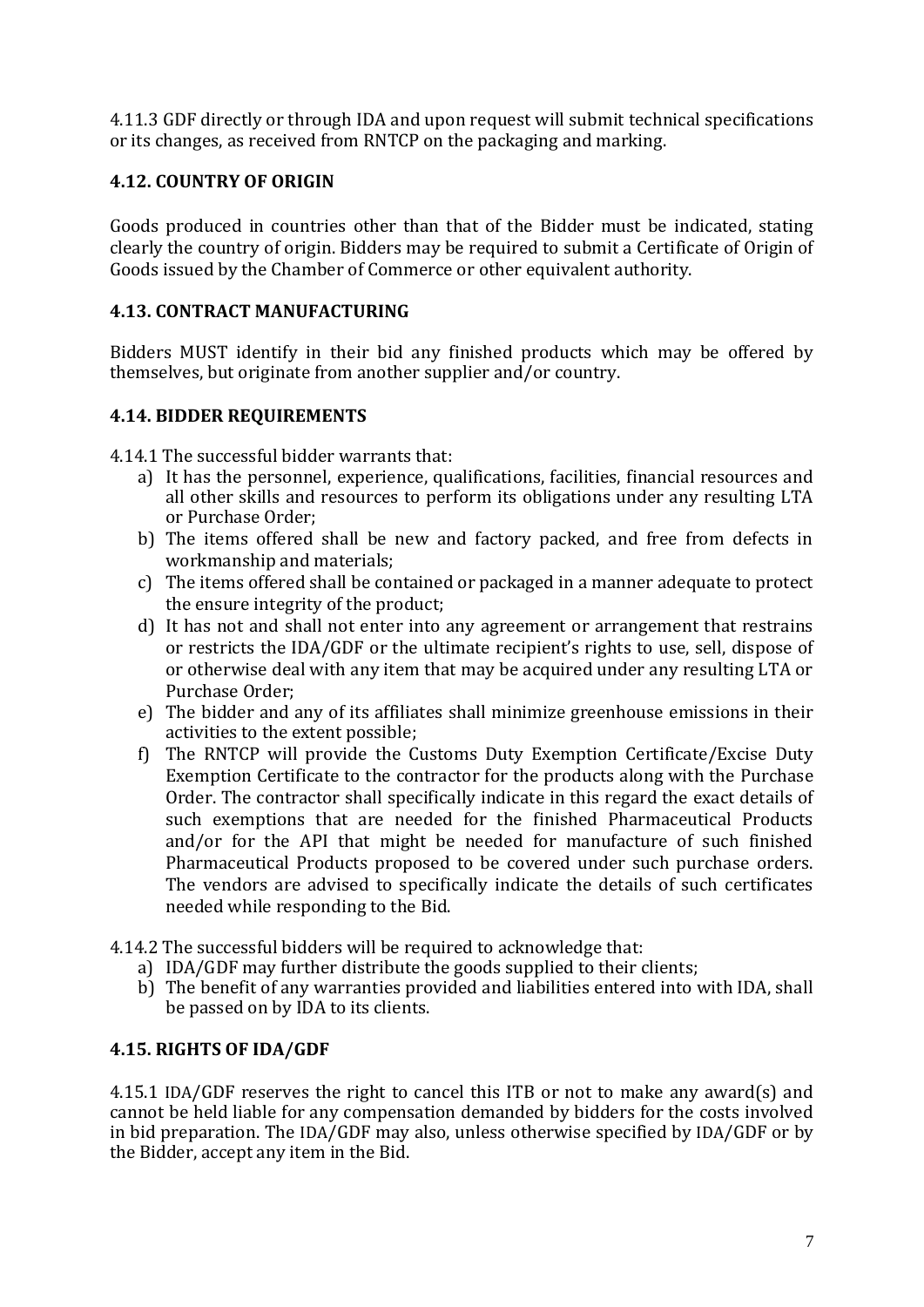4.15.2 IDA/GDF reserves the right to invalidate any Bid received from a Bidder who, in the opinion of IDA/GDF, is not in a position to perform the contract.

# <span id="page-7-0"></span>**4.16. ERROR IN BID**

<span id="page-7-1"></span>Bidders are expected to examine all Schedules and all Instructions pertaining to the Bid. Failure to do so will be at Bidders own risk. In case of errors in the package price, the basic unit price (tablet, capsule, vial etc) shall govern.

# **SECTION 5: EVALUATION CRITERIA AND ADJUDICATION**

5.1 Bid evaluation criteria and point allocation shall be as follows; with highest points awarded to the lowest price offered for the first category (e.g. 1 – 1100 units) as per Bid Response Form (Annex A) and additional criteria, as follows:

| <b>CRITERIA</b>                          | <b>MAXIMUM</b><br><b>POINTS</b> |
|------------------------------------------|---------------------------------|
| Price (lowest)                           | 70                              |
| Production lead time (Shortest)          | 15                              |
| Shelf life (longest)                     | 10                              |
| Number of API source(s) (highest)        | 2,5                             |
| Number of WHO PQ API source(s) (highest) |                                 |

5.2 The competitive range of the bids quoted is considered within a maximum delta of +15% from the lowest price. Suppliers outside the competitive range will not be considered for evaluation

5.3 Bid evaluation will be carried out by a bid Evaluation Committee which will comprise at least 2 members, with at least 1 representative each from the GDF and IDA Foundation. The Evaluation Committee will operate by consensus.

5.4 In case a formal complaint with regard to the outcomes of the bidding process is lodged by a Bidder, a Review Committee will be set up and will comprise representatives of both GDF and IDA Foundation. Complaints will need to be filed to IDA and GDF within maximum 1 week after the outcomes of the bidding have been communicated to bidders.

The recommendation made by the Review Committee regarding the complaint in question shall be final and the award, if necessary, modified accordingly.

5.5 Prior to the expiration of the period of bid validity, IDA Foundation will notify the successful Bidder(s) in writing that its bid has been accepted. If, after notification of award, a Bidder wishes to ascertain the grounds on which its bid was not selected, it should address its request to the Procurement Agent. IDA Foundation will promptly respond in writing to the unsuccessful Bidder.

5.6 IDA/GDF may issue new Invitations to Bid for a specific product schedule in a case where  $\hat{A}$ ) current suppliers are deemed unable to meet the orders coming from the market (e.g. due to insufficient capacity), or B) where a product had none or only one supplier eligible at the time of bid and additional sources achieve the necessary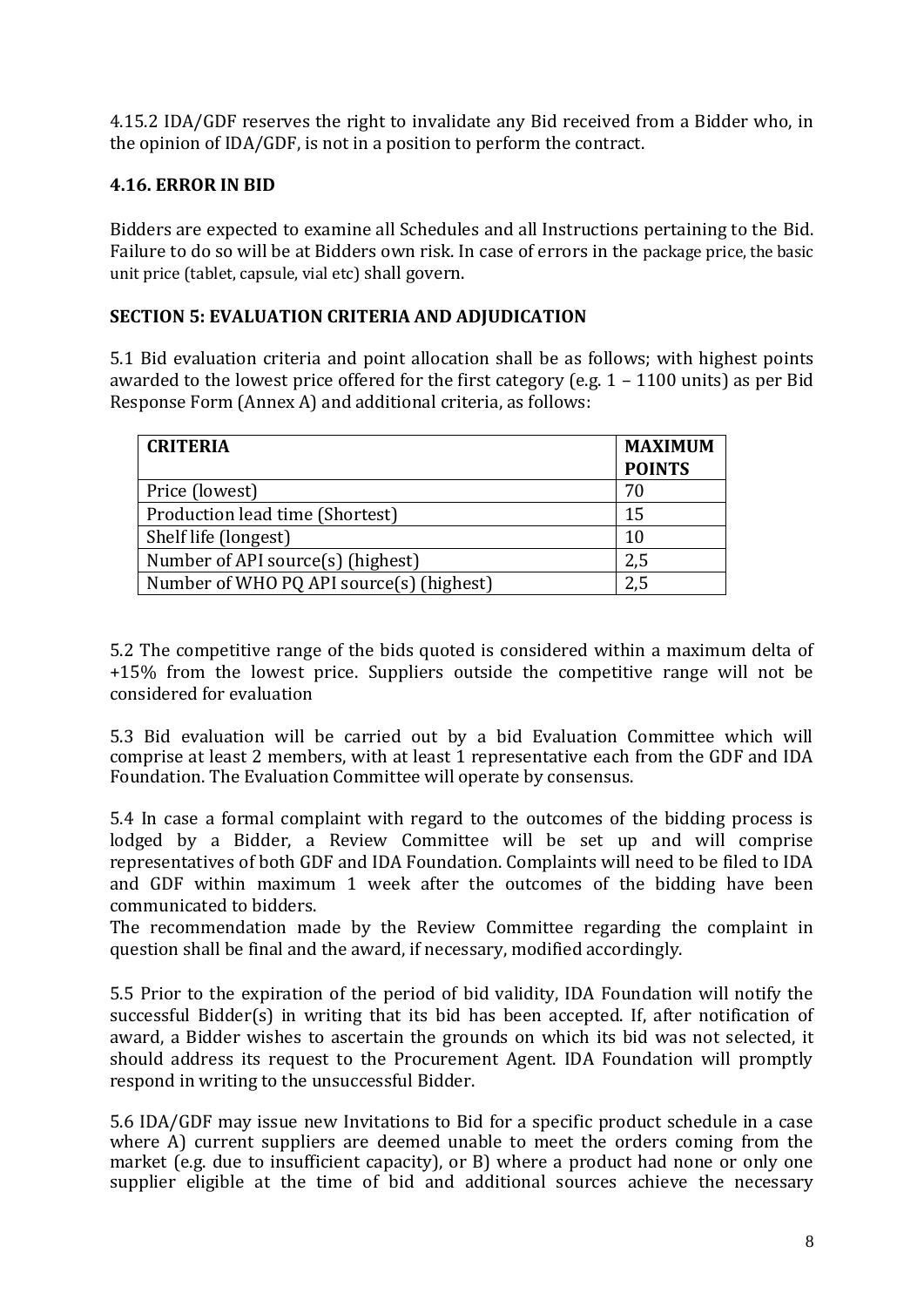regulatory approval during the LTA period, or a combination of A) and B), or other unforeseen exceptional circumstances.

5.7 The production lead time, i.e. the length of time required for manufacture from the date an order is received until date of goods and shipping documents readiness at supplier premises for pre shipment inspection, must be stated. This parameter will be taken into account in the Bid evaluation.

5.8 Successful bidders are aware that IDA/GDF will monitor and measure the performance of the successful bidder(s) in comparison with production lead time indicated in their bid(s). Accordingly, bidders are requested to state realistic production lead times.

5.9 IDA and GDF reserve the right, unless this information has already been provided within the previous 12 months, to request bidders to submit their most recent Audited Financial Statement, Statutes, Registry excerpt from the respective Chamber of Commerce and Quality System Certificate. This information may be used by IDA/GDF for evaluation and approval purposes before making an award. It is in the interest of the bidders, if requested, to provide information as complete as possible.

5.10 Successful bidders shall permit GDF representatives access to their facilities at any reasonable time to inspect the premises that will be used for the production, testing and packaging of the goods, and will provide reasonable assistance to the representatives for such activity, including copies of any test results or quality control reports as may be necessary.

#### **SECTION 6: CONTRACTUAL PROVISIONS**

For contractual provisions, please see Contractual Provisions for Purchase Order IDA's Terms and Conditions and Code of Conduct (ANNEXES D, E and F).

# <span id="page-8-0"></span>**SECTION 7: TECHNICAL PROVISIONS**

For all Technical Provisions reference is made to Annex G: Technical Specifications

## <span id="page-8-1"></span>**SECTION 8: TECHNICAL SPECIFICATIONS / PRODUCTS**

For all Technical Specifications / products reference is made to ANNEX G. ANNEX C refers to List of quantities required for India programme.

## **TERMS AND CONDITIONS OF CONTRACT**

Any Purchase Order resulting from this ITB shall contain IDA's General Terms and Conditions and Code of Conduct (as per ANNEXES E and F).

## **INFORMATION**

Any request for information concerning this ITB, must be forwarded in writing by email, to the persons mentioned in Section 1.4.1, with specific reference to the ITB number.